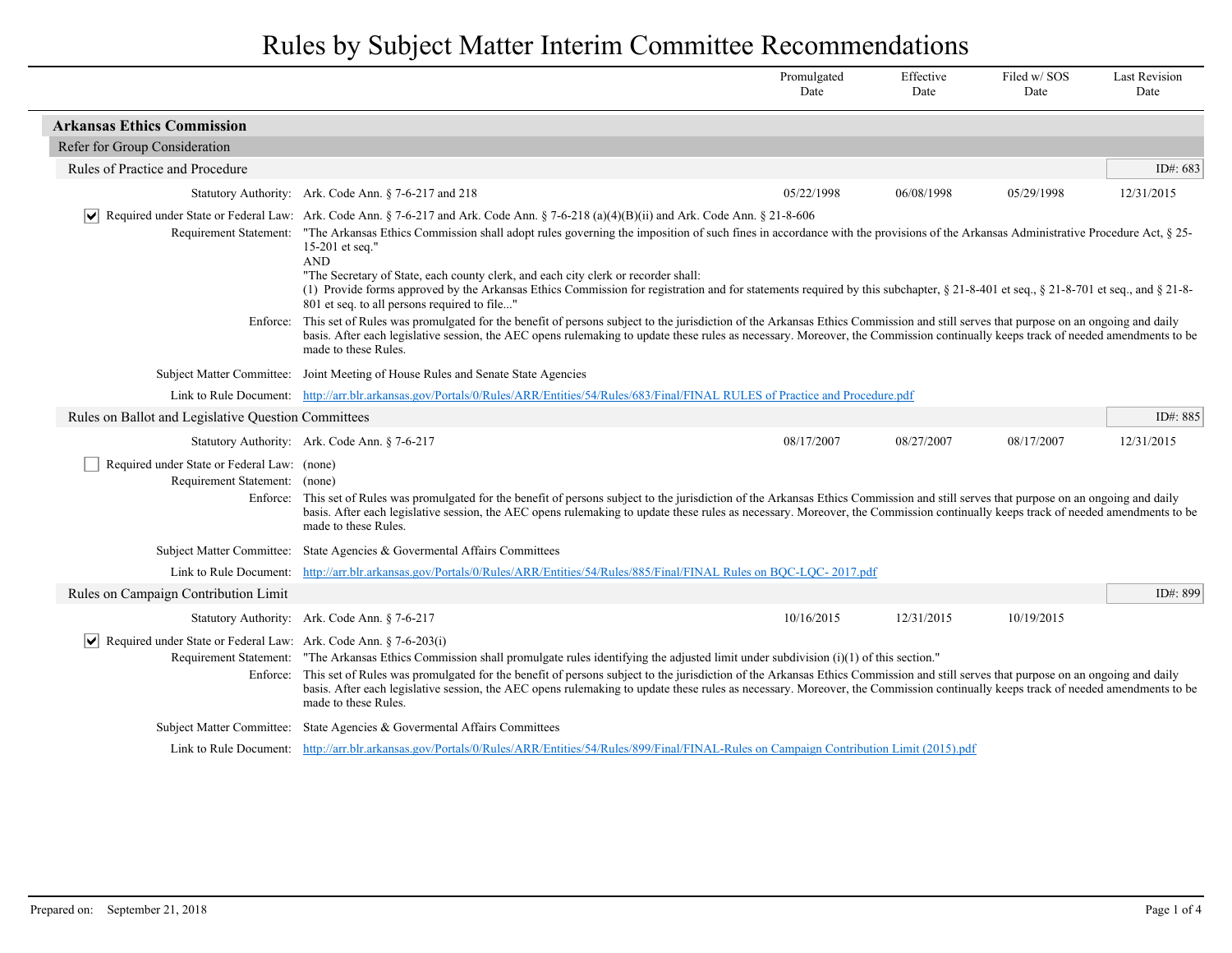|                                                                                          |                                                                                                                                                                                                                                                                                                                                                                                                      | Promulgated<br>Date | Effective<br>Date | Filed w/SOS<br>Date | <b>Last Revision</b><br>Date |
|------------------------------------------------------------------------------------------|------------------------------------------------------------------------------------------------------------------------------------------------------------------------------------------------------------------------------------------------------------------------------------------------------------------------------------------------------------------------------------------------------|---------------------|-------------------|---------------------|------------------------------|
| Rules on Campaign Finance & Disclosure                                                   |                                                                                                                                                                                                                                                                                                                                                                                                      |                     |                   |                     | ID#: 637                     |
|                                                                                          | Statutory Authority: Ark. Code Ann. § 7-6-217 and 218                                                                                                                                                                                                                                                                                                                                                | 10/16/1997          | 01/16/1998        | 01/06/1998          | 12/31/2015                   |
| $ \bm{\mathsf{v}} $                                                                      | Required under State or Federal Law: Ark. Code Ann. § 7-6-218 (a)(4)(b)(ii)<br>Requirement Statement: "The Arkansas Ethics Commission shall adopt rules governing the imposition of such fines in accordance with the provisions of the Arkansas Administrative Procedure Act, § 25-<br>15-201 et seq."                                                                                              |                     |                   |                     |                              |
|                                                                                          | Enforce: This set of Rules was promulgated for the benefit of persons subject to the jurisdiction of the Arkansas Ethics Commission and still serves that purpose on an ongoing and daily<br>basis. After each legislative session, the AEC opens rulemaking to update these rules as necessary. Moreover, the Commission continually keeps track of needed amendments to be<br>made to these Rules. |                     |                   |                     |                              |
|                                                                                          | Subject Matter Committee: State Agencies & Governental Affairs Committees                                                                                                                                                                                                                                                                                                                            |                     |                   |                     |                              |
|                                                                                          | Link to Rule Document: http://arr.blr.arkansas.gov/Portals/0/Rules/ARR/Entities/54/Rules/637/Final/FINAL Rules on Campaign Finance and Disclosure.pdf                                                                                                                                                                                                                                                |                     |                   |                     |                              |
| <b>Rules on Conflicts</b>                                                                |                                                                                                                                                                                                                                                                                                                                                                                                      |                     |                   |                     | ID#: 712                     |
|                                                                                          | Statutory Authority: Ark. Code Ann. § 7-6-217                                                                                                                                                                                                                                                                                                                                                        | 07/16/2004          | 07/26/2004        | 07/16/2004          | 08/19/2011                   |
| Required under State or Federal Law: (none)<br>Requirement Statement: (none)<br>Enforce: | This set of Rules was promulgated for the benefit of persons subject to the jurisdiction of the Arkansas Ethics Commission and still serves that purpose on an ongoing and daily<br>basis. After each legislative session, the AEC opens rulemaking to update these rules as necessary. Moreover, the Commission continually keeps track of needed amendments to be<br>made to these Rules.          |                     |                   |                     |                              |
|                                                                                          | Subject Matter Committee: Joint Meeting of House Rules and Senate State Agencies                                                                                                                                                                                                                                                                                                                     |                     |                   |                     |                              |
|                                                                                          | Link to Rule Document: http://arr.blr.arkansas.gov/Portals/0/Rules/ARR/Entities/54/Rules/712/Final/FINAL Rules on Conflicts - 2017.pdf                                                                                                                                                                                                                                                               |                     |                   |                     |                              |
|                                                                                          | Rules on Display of Campaign Literature on Vehicle of Candidate or Public Official While on State Capitol Grounds                                                                                                                                                                                                                                                                                    |                     |                   |                     | ID#: 713                     |
|                                                                                          | Statutory Authority: Ark. Code Ann. § 7-6-217                                                                                                                                                                                                                                                                                                                                                        | 10/16/2015          | 12/31/2015        | 10/19/2015          |                              |
| $ \bm{\mathsf{v}} $<br>Required under State or Federal Law: Ark. Code Ann. § 7-1-114 (b) | Requirement Statement: "The Arkansas Ethics Commission shall promulgate rules concerning the enforcement of this section, including without limitation providing for the imposition of a fine for<br>violations of this section that shall not exceed one hundred fifty dollars (\$150)."                                                                                                            |                     |                   |                     |                              |
|                                                                                          | Enforce: This set of Rules was promulgated for the benefit of persons subject to the jurisdiction of the Arkansas Ethics Commission and still serves that purpose on an ongoing and daily<br>basis. After each legislative session, the AEC opens rulemaking to update these rules as necessary. Moreover, the Commission continually keeps track of needed amendments to be<br>made to these Rules. |                     |                   |                     |                              |
|                                                                                          | Subject Matter Committee: State Agencies & Governental Affairs Committees                                                                                                                                                                                                                                                                                                                            |                     |                   |                     |                              |
| Link to Rule Document:                                                                   | http://arr.blr.arkansas.gov/Portals/0/Rules/ARR/Entities/54/Rules/713/Final/FINAL-Rules on Display of Campaign Literature on Vehicle of Candidate or Public Official While on<br>State Capitol Grounds (2015).pdf                                                                                                                                                                                    |                     |                   |                     |                              |
| Rules on Gifts                                                                           |                                                                                                                                                                                                                                                                                                                                                                                                      |                     |                   |                     | ID#: 711                     |
|                                                                                          | Statutory Authority: Ark. Code Ann. § 7-6-217 and 218                                                                                                                                                                                                                                                                                                                                                | 02/18/2000          | 02/28/2000        | 02/18/2000          | 08/27/2007                   |
| Required under State or Federal Law: (none)<br>Requirement Statement: (none)             | Enforce: This set of Rules was promulgated for the benefit of persons subject to the jurisdiction of the Arkansas Ethics Commission and still serves that purpose on an ongoing and daily<br>basis. After each legislative session, the AEC opens rulemaking to update these rules as necessary. Moreover, the Commission continually keeps track of needed amendments to be<br>made to these Rules. |                     |                   |                     |                              |
|                                                                                          | Subject Matter Committee: Joint Meeting of House Rules and Senate State Agencies                                                                                                                                                                                                                                                                                                                     |                     |                   |                     |                              |
|                                                                                          | Link to Rule Document: http://arr.blr.arkansas.gov/Portals/0/Rules/ARR/Entities/54/Rules/711/Final/FINAL Rules on Gifts02.pdf                                                                                                                                                                                                                                                                        |                     |                   |                     |                              |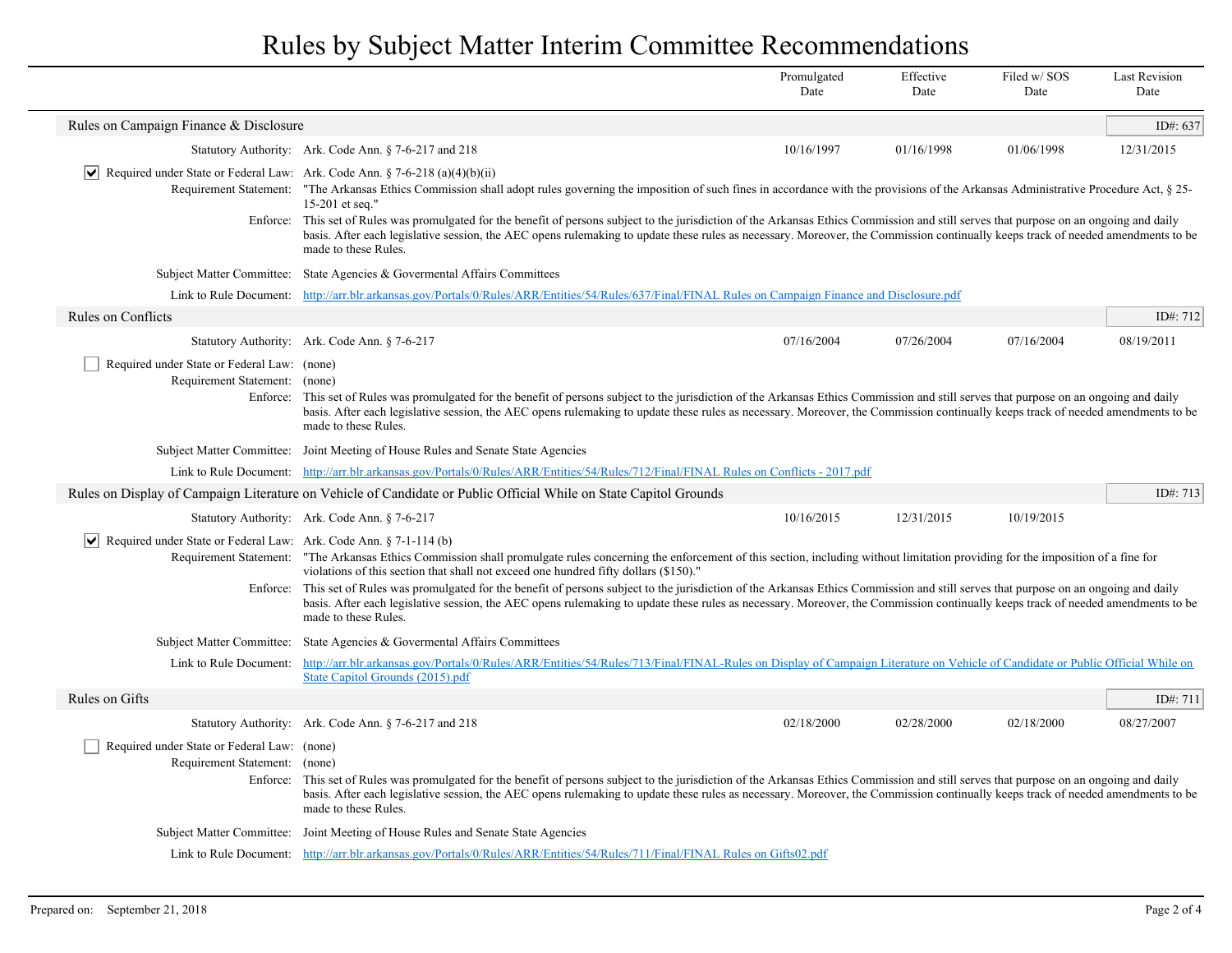|                                                                                            |                                                                                                                                                                                                                                                                                                                                                                                                                                                                                                               | Promulgated<br>Date | Effective<br>Date | Filed w/SOS<br>Date | <b>Last Revision</b><br>Date |
|--------------------------------------------------------------------------------------------|---------------------------------------------------------------------------------------------------------------------------------------------------------------------------------------------------------------------------------------------------------------------------------------------------------------------------------------------------------------------------------------------------------------------------------------------------------------------------------------------------------------|---------------------|-------------------|---------------------|------------------------------|
| Rules on Independent Expenditures                                                          |                                                                                                                                                                                                                                                                                                                                                                                                                                                                                                               |                     |                   |                     | ID#: 715                     |
|                                                                                            | Statutory Authority: Ark. Code Ann. § 7-6-217                                                                                                                                                                                                                                                                                                                                                                                                                                                                 | 08/21/2009          | 09/04/2009        | 08/25/2009          | 08/19/2011                   |
| Required under State or Federal Law: (none)<br>Requirement Statement: (none)               | Enforce: This set of Rules was promulgated for the benefit of persons subject to the jurisdiction of the Arkansas Ethics Commission and still serves that purpose on an ongoing and daily<br>basis. After each legislative session, the AEC opens rulemaking to update these rules as necessary. Moreover, the Commission continually keeps track of needed amendments to be<br>made to these Rules.                                                                                                          |                     |                   |                     |                              |
|                                                                                            | Subject Matter Committee: State Agencies & Governental Affairs Committees                                                                                                                                                                                                                                                                                                                                                                                                                                     |                     |                   |                     |                              |
|                                                                                            | Link to Rule Document: http://arr.blr.arkansas.gov/Portals/0/Rules/ARR/Entities/54/Rules/715/Final/FINAL Rules on Independent Expenditure Committees -2017.pdf                                                                                                                                                                                                                                                                                                                                                |                     |                   |                     |                              |
| Rules on Lobbyist Registration and Reporting                                               |                                                                                                                                                                                                                                                                                                                                                                                                                                                                                                               |                     |                   |                     | ID#: $638$                   |
|                                                                                            | Statutory Authority: Ark. Code Ann. § 7-6-217 and 218                                                                                                                                                                                                                                                                                                                                                                                                                                                         | 12/04/1996          | 02/02/1996        | 01/23/1997          | 12/31/2015                   |
| Required under State or Federal Law: (none)<br>Requirement Statement: (none)               | Enforce: This set of Rules was promulgated for the benefit of persons subject to the jurisdiction of the Arkansas Ethics Commission and still serves that purpose on an ongoing and daily<br>basis. After each legislative session, the AEC opens rulemaking to update these rules as necessary. Moreover, the Commission continually keeps track of needed amendments to be<br>made to these Rules.                                                                                                          |                     |                   |                     |                              |
|                                                                                            | Subject Matter Committee: Joint Meeting of House Rules and Senate State Agencies                                                                                                                                                                                                                                                                                                                                                                                                                              |                     |                   |                     |                              |
|                                                                                            | Link to Rule Document: http://arr.blr.arkansas.gov/Portals/0/Rules/ARR/Entities/54/Rules/638/Final/FINAL-Rules on Lobbyist Registr and Report (2015).pdf                                                                                                                                                                                                                                                                                                                                                      |                     |                   |                     |                              |
| Rules on Local-Option Ballot Question Committees                                           |                                                                                                                                                                                                                                                                                                                                                                                                                                                                                                               |                     |                   |                     | ID#: 719                     |
|                                                                                            | Statutory Authority: Ark. Code Ann. § 7-6-217                                                                                                                                                                                                                                                                                                                                                                                                                                                                 | 10/16/2015          | 01/20/2014        | 10/19/2015          | 12/31/2015                   |
| $\vert \bm \vee \vert$<br>Required under State or Federal Law: Ark. Code Ann. § 3-8-703(d) | Requirement Statement: "Rules regarding dissolution shall be governed by the rule of the commission."<br>Enforce: This set of Rules was promulgated for the benefit of persons subject to the jurisdiction of the Arkansas Ethics Commission and still serves that purpose on an ongoing and daily<br>basis. After each legislative session, the AEC opens rulemaking to update these rules as necessary. Moreover, the Commission continually keeps track of needed amendments to be<br>made to these Rules. |                     |                   |                     |                              |
|                                                                                            | Subject Matter Committee: State Agencies & Governental Affairs Committees                                                                                                                                                                                                                                                                                                                                                                                                                                     |                     |                   |                     |                              |
|                                                                                            | Link to Rule Document: http://arr.blr.arkansas.gov/Portals/0/Rules/ARR/Entities/54/Rules/719/Final/FINAL Rules on Local-Option Ballot Question Committees.pdf                                                                                                                                                                                                                                                                                                                                                 |                     |                   |                     |                              |
| <b>Rules on Political Commitees</b>                                                        |                                                                                                                                                                                                                                                                                                                                                                                                                                                                                                               |                     |                   |                     | ID#: $720$                   |
|                                                                                            | Statutory Authority: Ark. Code Ann. § 7-6-217                                                                                                                                                                                                                                                                                                                                                                                                                                                                 | 08/19/2005          | 08/29/2009        | 08/19/2005          | 12/31/2015                   |
| Required under State or Federal Law: (none)<br>Requirement Statement: (none)               | Enforce: This set of Rules was promulgated for the benefit of persons subject to the jurisdiction of the Arkansas Ethics Commission and still serves that purpose on an ongoing and daily<br>basis. After each legislative session, the AEC opens rulemaking to update these rules as necessary. Moreover, the Commission continually keeps track of needed amendments to be<br>made to these Rules.                                                                                                          |                     |                   |                     |                              |
|                                                                                            | Subject Matter Committee: State Agencies & Governental Affairs Committees                                                                                                                                                                                                                                                                                                                                                                                                                                     |                     |                   |                     |                              |
|                                                                                            | Link to Rule Document: http://arr.blr.arkansas.gov/Portals/0/Rules/ARR/Entities/54/Rules/720/Final/FINAL Rules on Political Committees.pdf                                                                                                                                                                                                                                                                                                                                                                    |                     |                   |                     |                              |

 $\overline{\phantom{a}}$